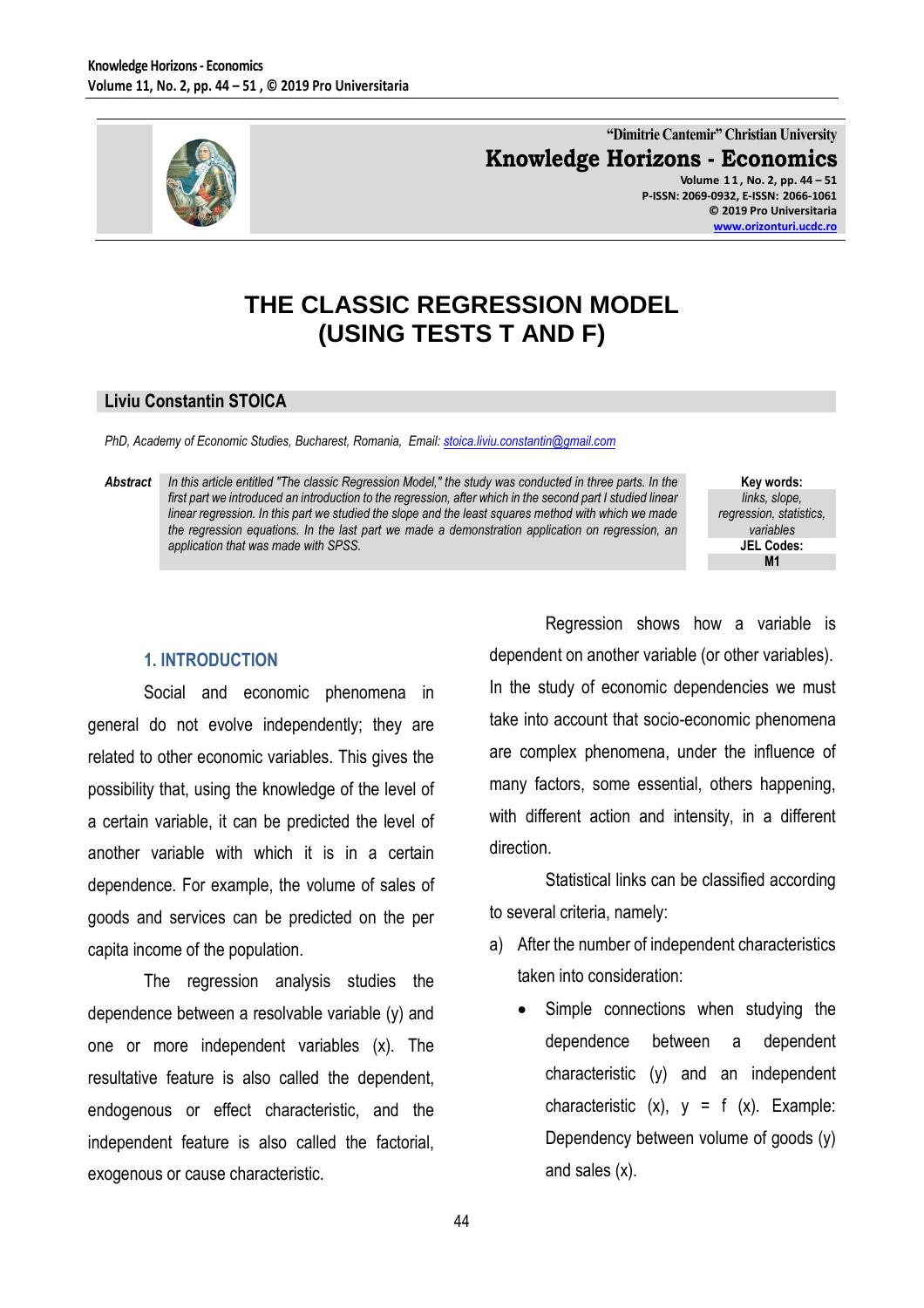- Multiple links when studying the dependency between a dependent feature (y) and two or more independent features. So  $y = f(x_1, x_2, ..., x_n)$ . For example, the dependence between the volume of goods  $(x_1)$ , the number of sales and the commercial area  $(x_2)$ .
- b) After the links are directed, they can be:
	- direct links when the dependent characteristic changes in the same way as the independent feature: if x increases, y increases; if x decreases, y decreases.
	- Reverse links when the dependent feature changes in the opposite direction to changing the independent feature. If x increases, y decreases; if x decreases, y increases.
- c) After the analytical expression of the links, they can be:
	- Linear links those dependencies that can be expressed using the linear function.
	- Non-linear (curvilinear) links those dependencies that can be expressed using non-linear functions (parabola, hyperbolic, exponential function, etc.).
- d) According to the way in which the variables are linked in time, we encounter:
	- Synchronous (concomitant) links, in which the modification of a variable occurs approximately with the change of the other / others;

 Asynchronous links, in which the effect manifests after a period of time from the manifestation of the cause.

### **2. SIMPLE LINE REGRESION**

The simple regression method involves explaining a resolving variable Y based on a factorial variable, using a model named regression function. In such a model, the notion of causality is used, ie the changes in the independent variable determine changes in the dependent variable. Exact relationships between phenomena and socioeconomic processes can not be described, no matter how many factorial features we consider, due to random phenomena that can not be modeled or explained. These unexplained variations in the model, caused by non-included variables, form the random (residual) error.

We will consider a linear function to express the link between the two variables:

 $y_i = a + bx_i + e_i$ , with the predictable component:

$$
\hat{y}_i = a + bx_i
$$

where a and b are the coefficients of the regression function, so  $e_i$  the residual value for the unit i.

 $e_i = y_i - (a + bx_i)$ , that is, the measure of distance from a point  $(x_i, y_i)$  to the regression line.

The parameter "a" expresses the value of y when, therefore, is the intersection of the straight with the OY axis and bears the name of intercept.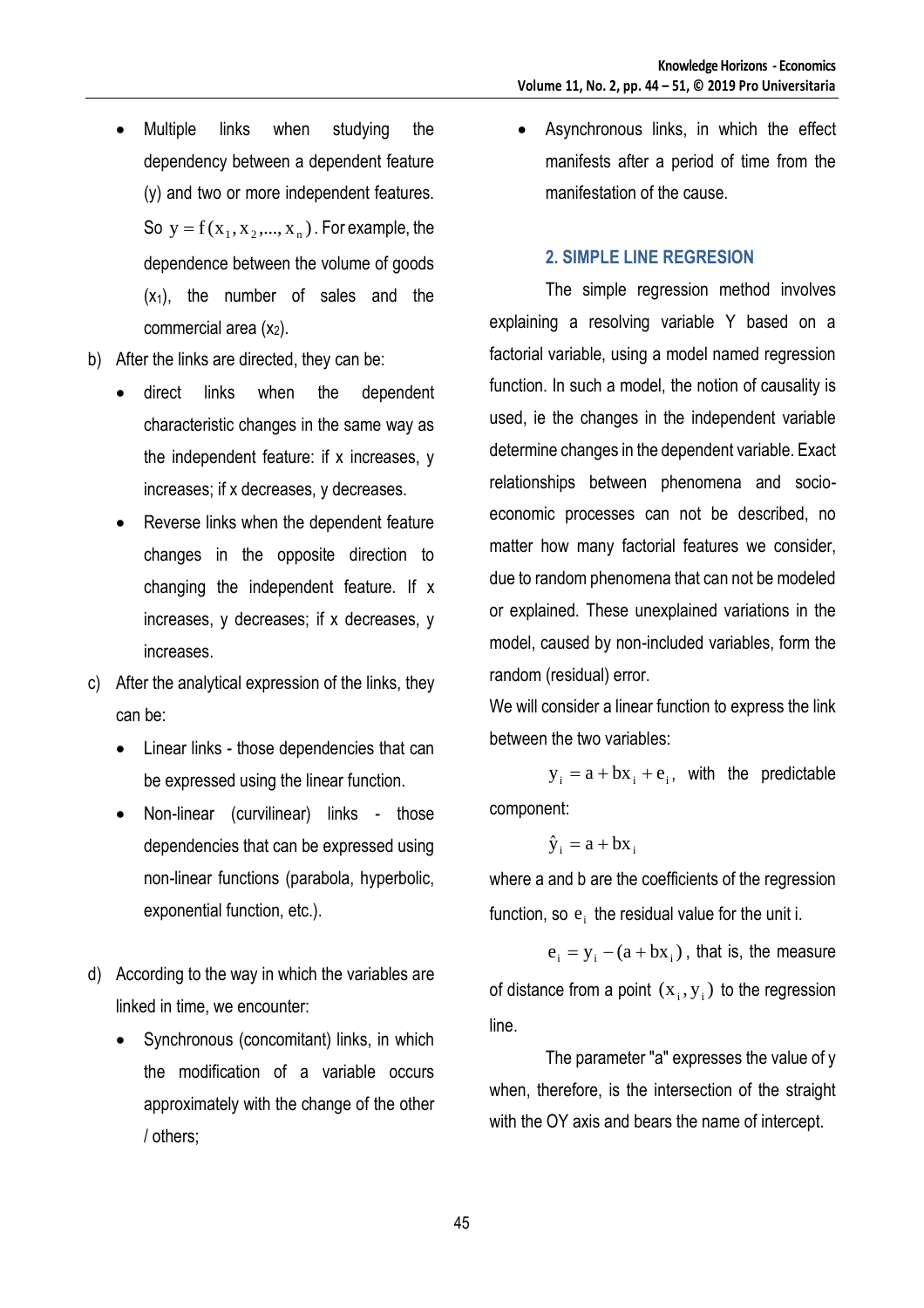The parameter "b" is called a regression or slope coefficient and is of great importance in regression analysis.

If  $b = 0$ , the variable y does not depend on x, so the two variables are independent.



If, the two variables are dependent, namely:



if b> 0 the link is direct;

If b <0 the link is inverse.



The magnitude of the coefficient b, the slope with the geometric sense, shows how much y changes when the variable x changes with a unit.

Estimation of parameters a and b is typically accomplished using the least squares method (MCMMP), ie minimizing the sum of squares of  $e_i$  deviations based on  $(x_i, y_i)$  values observed in a n-volume sample. The lower the  $\mathbf{e}_{\mathrm{i}}$ value with the closer the  $\widehat{\text{y}}_{\text{i}}$  is to the observed  $\text{y}_{\text{i}}$ value.

MCMMP assumes the following assumptions:

1) the values  $x_i$  and  $y_i$  were obtained without observation or measurement errors;

2) the variables are independent of each other; 3) the perturbation variable follows a normal distribution law.

We will have:

$$
\sum e_i^2 = \sum (y_i - \hat{y})^2
$$

$$
\sum e_i^2 = \sum (y_i - \hat{a} - \hat{b}x)^2
$$

Estimates of  $\hat{a}$  and  $\hat{b}$  are obtained on the basis of the first order partial derivatives of the function: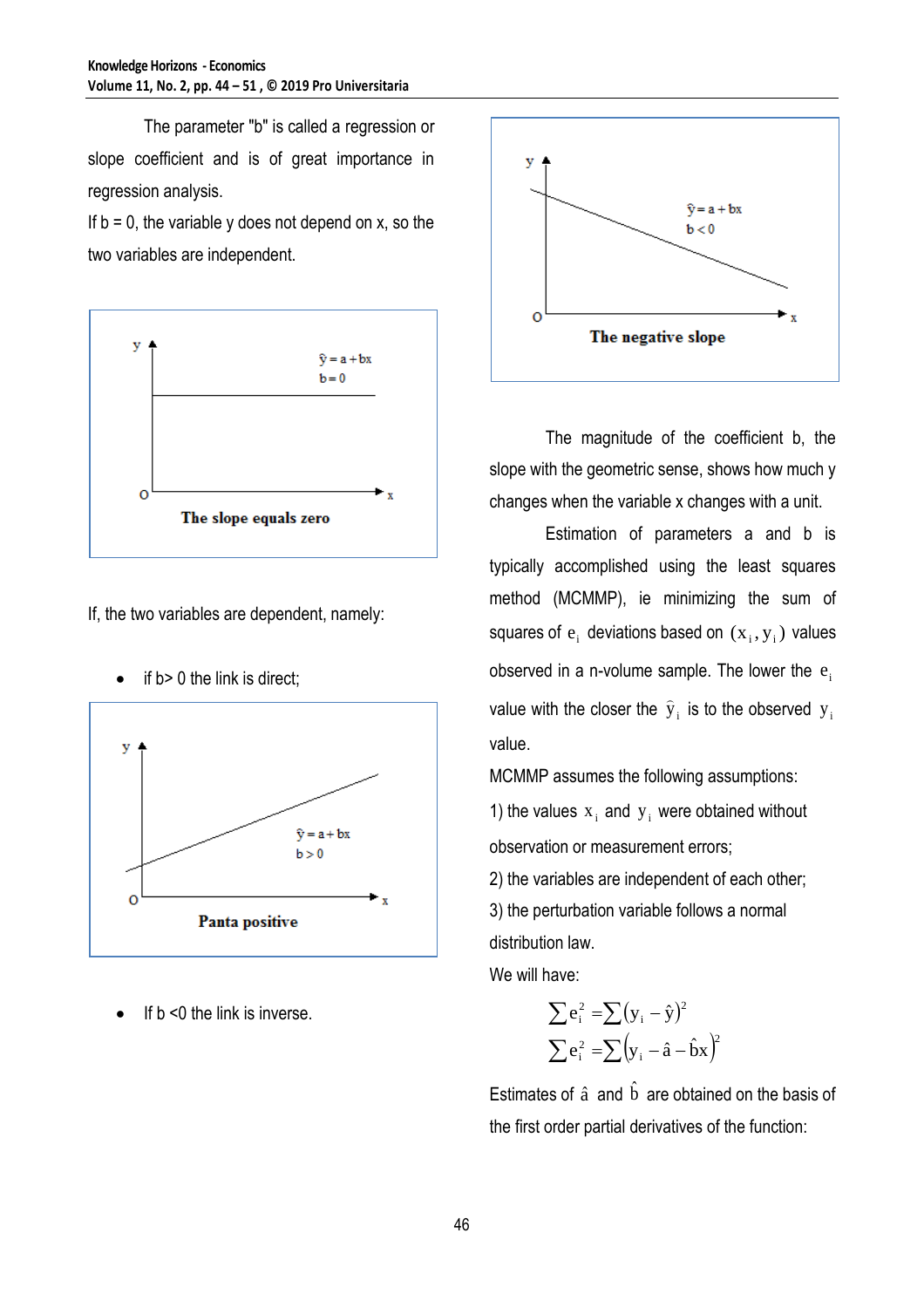$$
\begin{cases} \frac{\delta f}{\delta a} = 2\sum (y_j - \hat{a} - \hat{b}x)(-1) = 0\\ \frac{\delta f}{\delta b} = 2\sum (y_j - \hat{a} - \hat{b}x)(-x) = 0 \end{cases}
$$

$$
\begin{cases} \n\mathbf{n}\hat{\mathbf{a}} + \hat{\mathbf{b}}\sum \mathbf{x} = \sum \mathbf{y} \\ \n\hat{\mathbf{a}}\sum \mathbf{x} + \hat{\mathbf{b}}\sum \mathbf{x}^2 = \sum \mathbf{x}\mathbf{y} \n\end{cases}
$$

| $\begin{cases}\n\frac{\delta f}{\delta a} = 2\sum (y_i - \hat{a} - \hat{b}x)(-1) = 0 \\ \frac{\delta f}{\delta b} = 2\sum (y_i - \hat{a} - \hat{b}x)(-x) = 0\n\end{cases}$                                                                                                                                                                                                                                                                                                                                                                                                                                          |
|---------------------------------------------------------------------------------------------------------------------------------------------------------------------------------------------------------------------------------------------------------------------------------------------------------------------------------------------------------------------------------------------------------------------------------------------------------------------------------------------------------------------------------------------------------------------------------------------------------------------|
| This leads to the following system of simultaneous                                                                                                                                                                                                                                                                                                                                                                                                                                                                                                                                                                  |
| normal equations:                                                                                                                                                                                                                                                                                                                                                                                                                                                                                                                                                                                                   |
| $\begin{cases} \n\hat{\mathbf{n}} + \hat{\mathbf{b}} \sum \mathbf{x} = \sum \mathbf{y} \\ \n\hat{\mathbf{a}} \sum \mathbf{x} + \hat{\mathbf{b}} \sum \mathbf{x}^2 = \sum \mathbf{x} \mathbf{y} \n\end{cases}$                                                                                                                                                                                                                                                                                                                                                                                                       |
| By solving the system by Cramer we get:                                                                                                                                                                                                                                                                                                                                                                                                                                                                                                                                                                             |
| $\hat{a} = \frac{\left \sum_{xy}^{y} - \sum_{x}^{x}\right }{\left \sum_{x}^{n} - \sum_{y}^{x}\right } = \frac{\sum x^{2} \sum y - \sum x \sum xy}{\left \sum_{x}^{n} - \sum_{y}^{x}\right }$                                                                                                                                                                                                                                                                                                                                                                                                                        |
| $\hat{b} = \frac{\begin{vmatrix} n & \sum y \\ \sum x & \sum xy \end{vmatrix}}{\begin{vmatrix} n & \sum x \\ \sum x & \sum y^2 \end{vmatrix}} = \frac{n \sum xy - \sum x \sum y}{n \sum x^2 - (\sum x)^2} = \frac{\sum xy - n \sum y}{\sum x^2 - n \sum x^2}$                                                                                                                                                                                                                                                                                                                                                       |
| Based on the $\hat{a}$ and $\hat{b}$ coefficients, the<br>regression equation for each magnitude of the x<br>characteristic is determined, which are also called<br>the theoretical values of the y characteristic<br>against x. The operation of replacing real terms<br>with values of regression equations is called<br>adjustment. Thus, $\sum y_i = \sum \hat{y}_i$ will be obtained.<br>characterize the intensity of the<br>To<br>relationship between variables y and x, we use the<br>correlation, which shows the degree to which a<br>variable is dependent on another variable (or other<br>variables). |
| 47                                                                                                                                                                                                                                                                                                                                                                                                                                                                                                                                                                                                                  |

# **3. DEMONSTRATIVE APPLICATION**

### **REGRESION**

Suppose we have information about the investment and the interest rate.

| The investment million | The interest rate |
|------------------------|-------------------|
| 10                     | 3                 |
| 7                      | 4                 |
| 6                      | 5                 |
| 12                     | $\mathbf{2}$      |
| 4                      | 6                 |
| 15                     | $\overline{2}$    |

Table 1. Investment data and interest rate

We want to express, through an econometric model using the data in Table 1, the link between the investment and the interest rate; then, once the validated model, we can use it to make predictions at a macroeconomic level.

We only have one independent variable. It is useful to first make an XY graphical representation. The result with the Excel application is shown in Figure 1.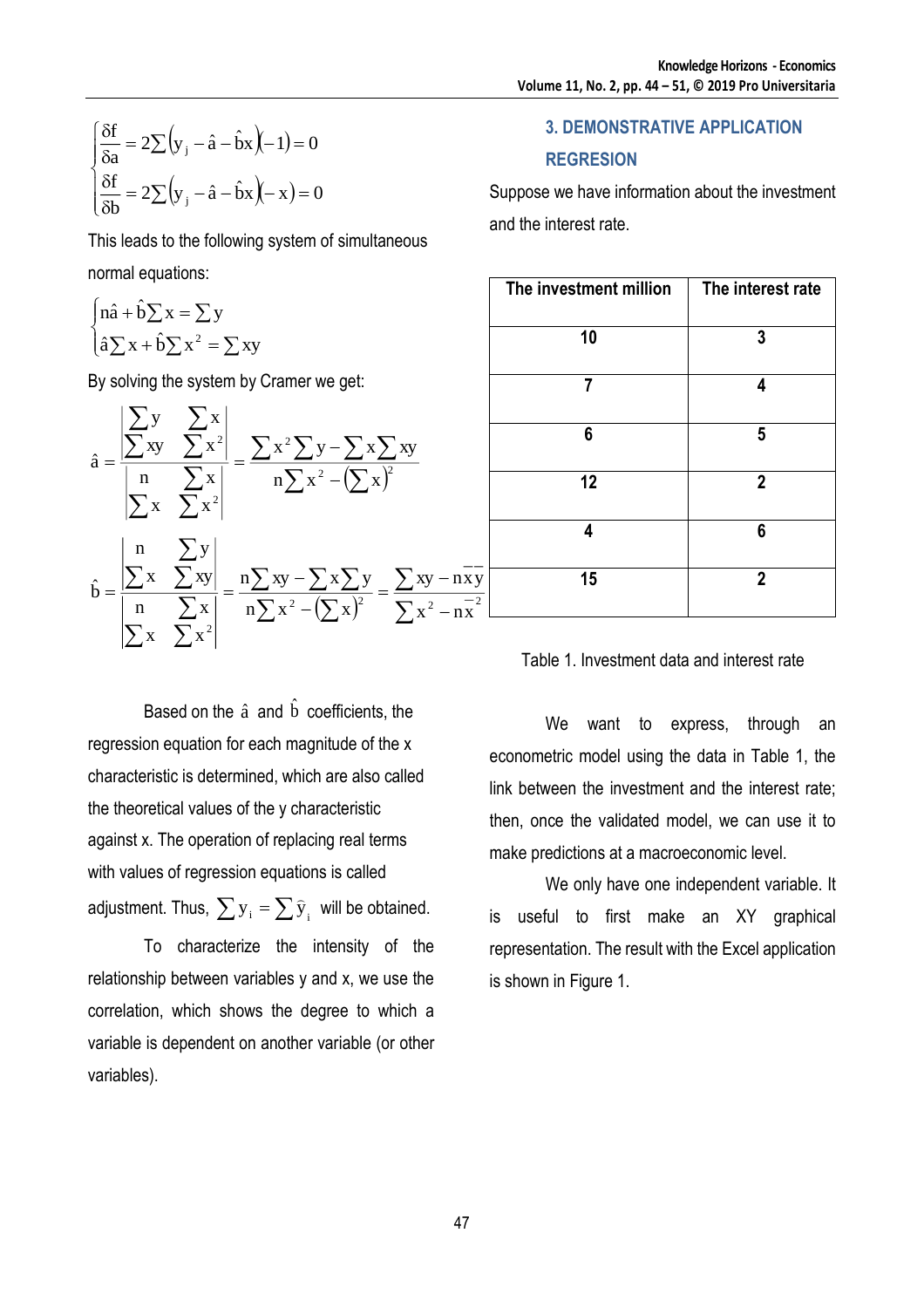

All clues are in the direction of using a classical regression model (the dependence seems linear, errors seem to have constant dispersion, the free term seems to be different from zero). Using a

classic software, such as the Regression module in Excel, we get the following results:

| <b>SUMMARY OUTPUT</b>        |                |          | A.Bonitatea<br>modelului |
|------------------------------|----------------|----------|--------------------------|
| <b>Regression Statistics</b> |                |          |                          |
| <b>Multiple R</b>            | R              | 0,956183 |                          |
| <b>R</b> Square              | $\mathbb{R}^2$ | 0,914286 |                          |
| <b>Adjusted R Square</b>     | Ŕ2             | 0.892857 |                          |
| <b>Standard Error</b>        | 50             | 1.341641 |                          |
| <b>Observations</b>          | n              |          |                          |



| <b>ANOVA</b>       |           |      |                                        |      |                         |          |                                      |         |
|--------------------|-----------|------|----------------------------------------|------|-------------------------|----------|--------------------------------------|---------|
|                    | đf        | SS   |                                        | MS   |                         | Foalo    |                                      |         |
| Regression $k = 1$ |           | 76.8 | $SSR = \sum_i (\hat{y}_i - \bar{y})^2$ | 76,8 | $MSR =$ $\frac{SSR}{}$  | 42,66667 | $MSR =$ $SSR \cdot n - k - k$<br>SSE | 0.00283 |
| Residual           | $n-k-1=4$ | 7.2  | $SSE = \sum_i (y_i - \hat{y}_i)^2$     | 1.8  | SSE<br>$MSE =$<br>カーミー! |          |                                      |         |
| Total              | $n-1=5$   | 84   | $SST = \sum (y_i - \overline{y})^2$    |      |                         |          |                                      |         |

Figure 2 - The Anova test where  $k =$  the number of exogenous variables in the model

|                 |              |   | Standard |   |            |                                                      |          | Lower      |                                                |              |                                                                           |
|-----------------|--------------|---|----------|---|------------|------------------------------------------------------|----------|------------|------------------------------------------------|--------------|---------------------------------------------------------------------------|
|                 | Coefficients |   | Error    |   | t Stat     |                                                      | P-value  | 95%        |                                                | Upper<br>95% |                                                                           |
| Intercept       | 17,8         | å | 1,454304 | 4 | 12,23953   | $t_{\text{acc}}^1 = \frac{a}{a}$<br>ă,               | 0,000256 | 13,7622    | $\hat{a} = t_{a+1, a+1} \cdot t_a$             | 21,8378      | $a + t_{a/1, a-1}$ , $t_a$                                                |
| Rata dobanzii % | $-2,4$       | ь | 0,367423 | 勻 | $-6,63197$ | $t_{\text{scale}} = \frac{b}{c_{\text{scale}}}$<br>4 | 0,002838 | $-1,42013$ | $\delta$ = $t_{\rm at, 0.01}$ ( $t_{\rm g}$ ). | $-1,37987$   | $\left\langle \hat{b}+t_{\mathrm{atj},i+1},t_{\hat{b}}\right\rangle ^{2}$ |

Figure 3 - Parameter estimation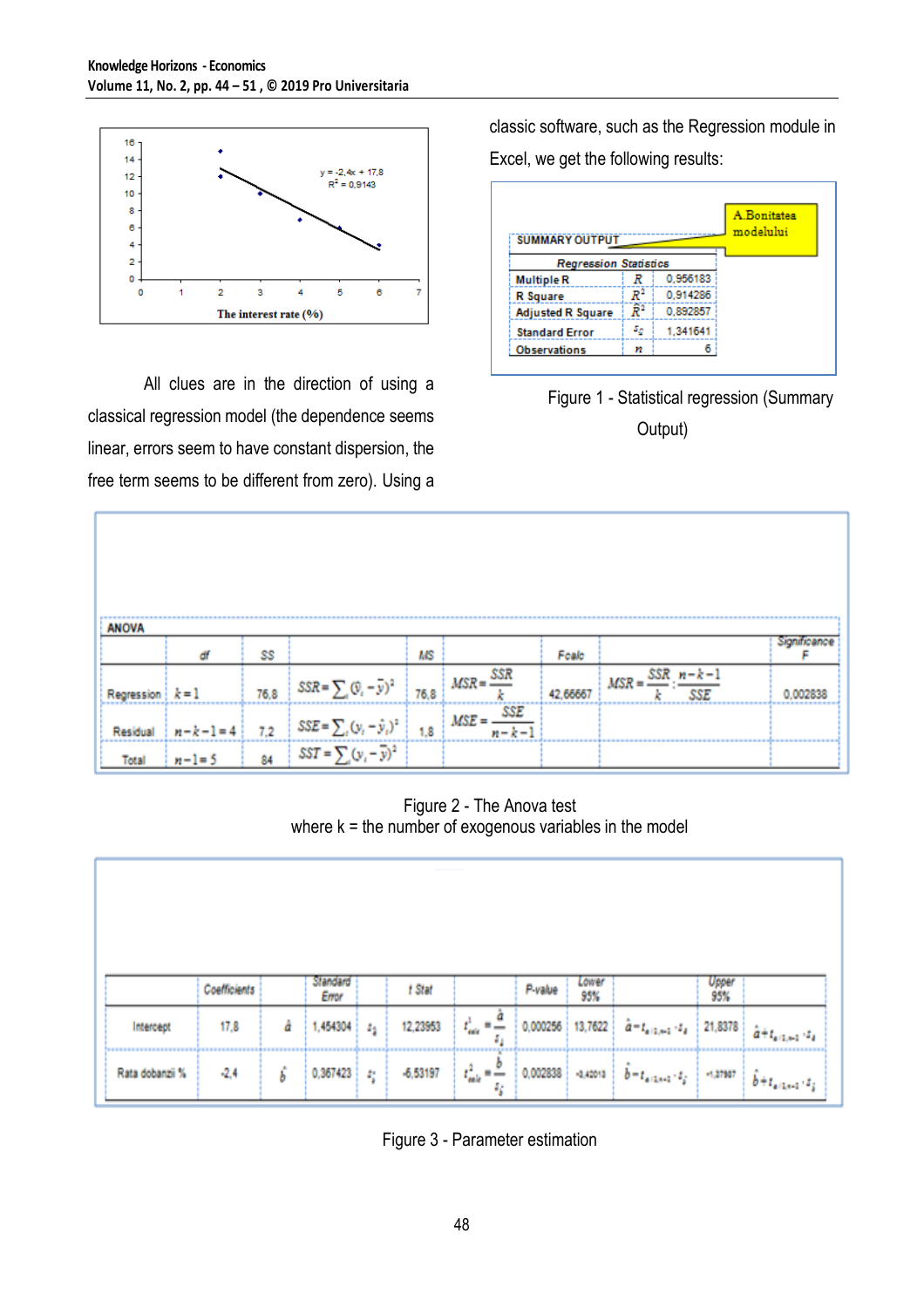Let's look at the results in the boxes shown in Table 2 one at a time.

Box A provides information about the indicators that reveal the model's robustness or how good the model we are analyzing.

These indicators are: the correlation ratio (Multiple R), the determination coefficient (R Square), and the adjusted  $R^2$  (Adjusted R Square) determination coefficient. The higher  $R^2$  and  $R^2$ values are closer to 1, the better the regression. Interpreting results in the SUMMARY OUTPUT table:

- $\bullet$  R = 0.956183 shows that there is a strong link between the level of investments and the interest rate level.
- $R^2 = 0.914286$  shows that 91.42% of the investment variation is explained by the interest rate, so the interest rate is a determinant factor included in the model.
- Average error deviation of error  $s_u$ = 1.341641. If this indicator is zero it means that all points are on the right of regression. For our application, as all listed rating ranges are close to 1, we can conclude that the linear linear regression model is good.

Box B refers to the decomposition of the total variance (SST) of the dependent variable into two components: regression variant (SSR) and unexpressed variance (SSU) or residual variance. Here we also identify degrees of freedom associated with decomposition, we have k regressions in the model and in the observations, we have the equality. There are two important cells

in this box that we need to be aware of: F and Significance F. The values in these cells give us important elements underlying the validation of the regression model (in its totality).

They provide us with information about the calculated value of the test statistic F and the error that we can do when we reject the regression model as inappropriate. The decision rule for accepting the model is: high values for test statistic F and low values for Significance F. Significance F is the value of the error we make by rejecting the null hypothesis when it is actually true.

On our data, as  $F = 42,66667$  is a high value and Significance  $F = 0,002838$ , so a very small value, we accept that the chosen pattern adjusts well the data in the sample.Significance F must generally be less than 5% (0.05).

Box C gives us information about the coefficients of the regression model in the Coefficients column, standard coefficient errors in the Standard Error column, elements for applying the t-Student significance test for each coefficient (t Stat columns and P-value). So, the value in the t-Stat column is obtained by dividing the estimated value for the estimator's standard error for each model estimator and thus we obtain the calculated value of the t test for each model estimator. This calculated value is compared to the table value taken from the distribution table Student.

 Intercept is the free term, so the coefficient  $\hat{a}$  is 17.8. The free term is the point where the independent variable (exogene) is 0. So the investment level is 17.8 if the interest rate is 0. Because  $_{t_{a_0}}$  = 12,2395 and the P-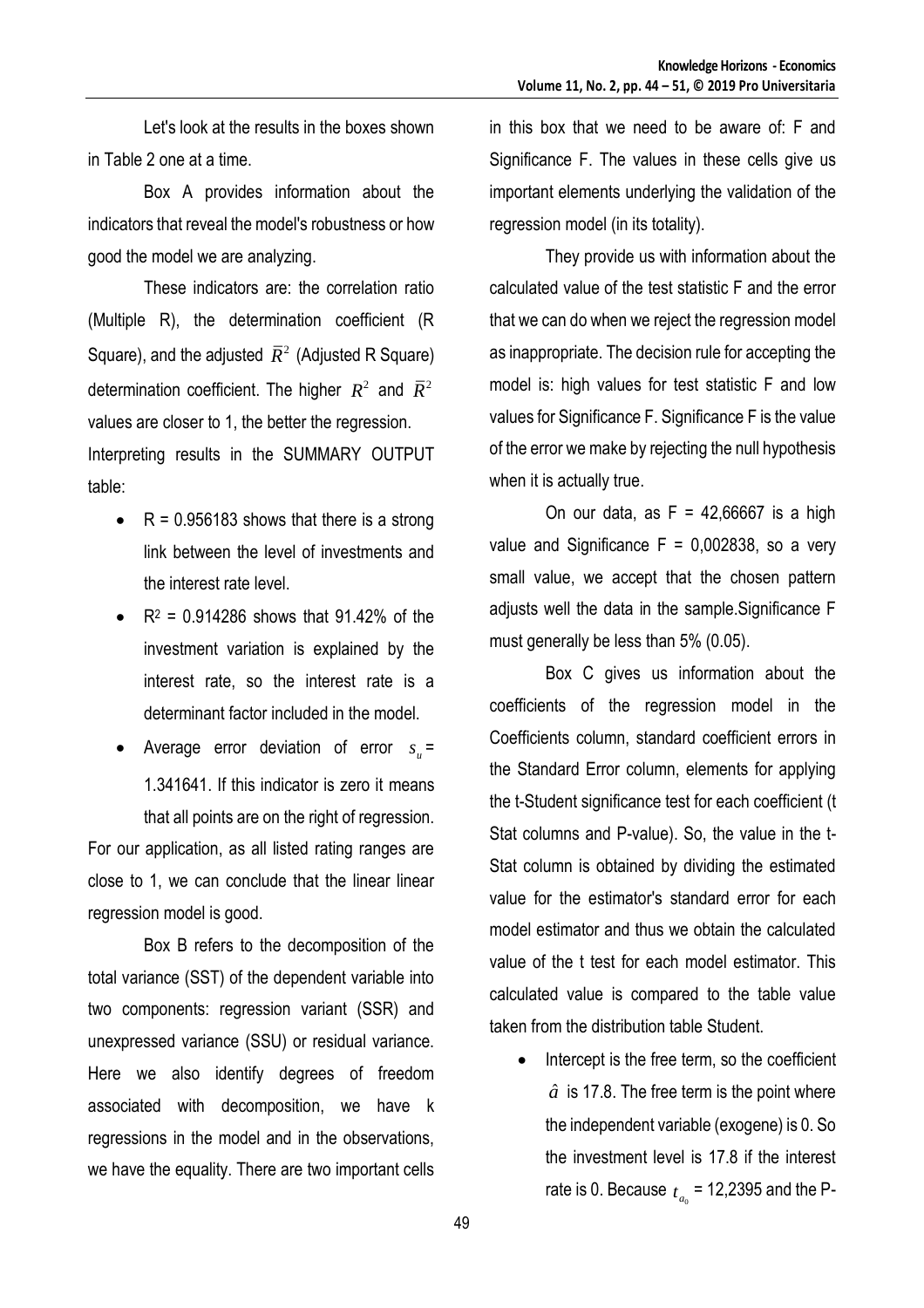value significance threshold is 0.000256 < 0.05 means that this coefficient is significant. The confidence interval for this parameter is 13,7622  $\leq\alpha\leq$  21,8378

• The coefficient  $\hat{b}$  is 2.4, which means that the increase of the interest rate by one percentage point, the level of investments will increase by 2.4 Because  $_{t_{a1}}$ = -6,53197 and the significance threshold P-value is 0.002838 < 0.05 means that this coefficient is significant. The confidence interval for this parameter is -3,42013 $\leq\beta$   $\leq$  -1,37987.

### **About p-value**

Before starting a classic statistical test, there is a question of choosing a level of significance. It expresses the maximum risk of mistakes that we are willing to accept (typically 5%, 1% or even lower) when we make the decision to reject the null hypothesis.

Modern software offers the "inverse" option. Namely, the risk of making the wrong decision based on the data we have is assessed, and it is up to each of them to take or not to take the risk. This risk based on the data appears in the tables at each significance test, and is called p (pvalue).

Here, too, we have information about the confidence intervals calculated for each parameter in the regression model.

> $\hat{a} - t_{\alpha/2,n-2} \cdot \sigma_{\hat{a}} \le a \le \hat{a} + t_{\alpha/2,n-2} \cdot \sigma_{\hat{a}}$  $\hat{b} - t_{\alpha/2, n-2} \cdot \sigma_{\hat{b}} \leq b \leq \hat{b} + t_{\alpha/2, n-2} \cdot \sigma_{\hat{b}}$  $\hat{\phi}$  +  $t_{\alpha/2,n-2}$   $\cdot \sigma$

How do we analyze the information in this box?

- 1. For a coefficient to be significantly different from zero, so the variable regressor (var. Dependent) associated with it influences the dependent variable, we must have small values in the P-value, for example 5% or below 5% in the "t" column we have then high values in the mode). Specifically, for the free term of the model (Intercept) we have P-value =  $0.043$ , ie we can say that if we reject the assumption that the intercept is zero, we make only a 4% error. We hereby reject this statement and accept the true hypothesis that the intercept is different from zero. (Analogously, we come to the conclusion that the slope of the regression line is statistically different from zero).
- 2. The last two columns give us information on 95% confidence intervals for each model coefficient. Thus, for the free (theoretical) term of the model we obtain the interval (- 132.0474401, -2.5126). Analogously, for the slope of the regression equation we have the confidence interval (0.905614, 1.052304). It is very important that none of these confidence intervals contain 0, so we are encouraged to say that the model is good.